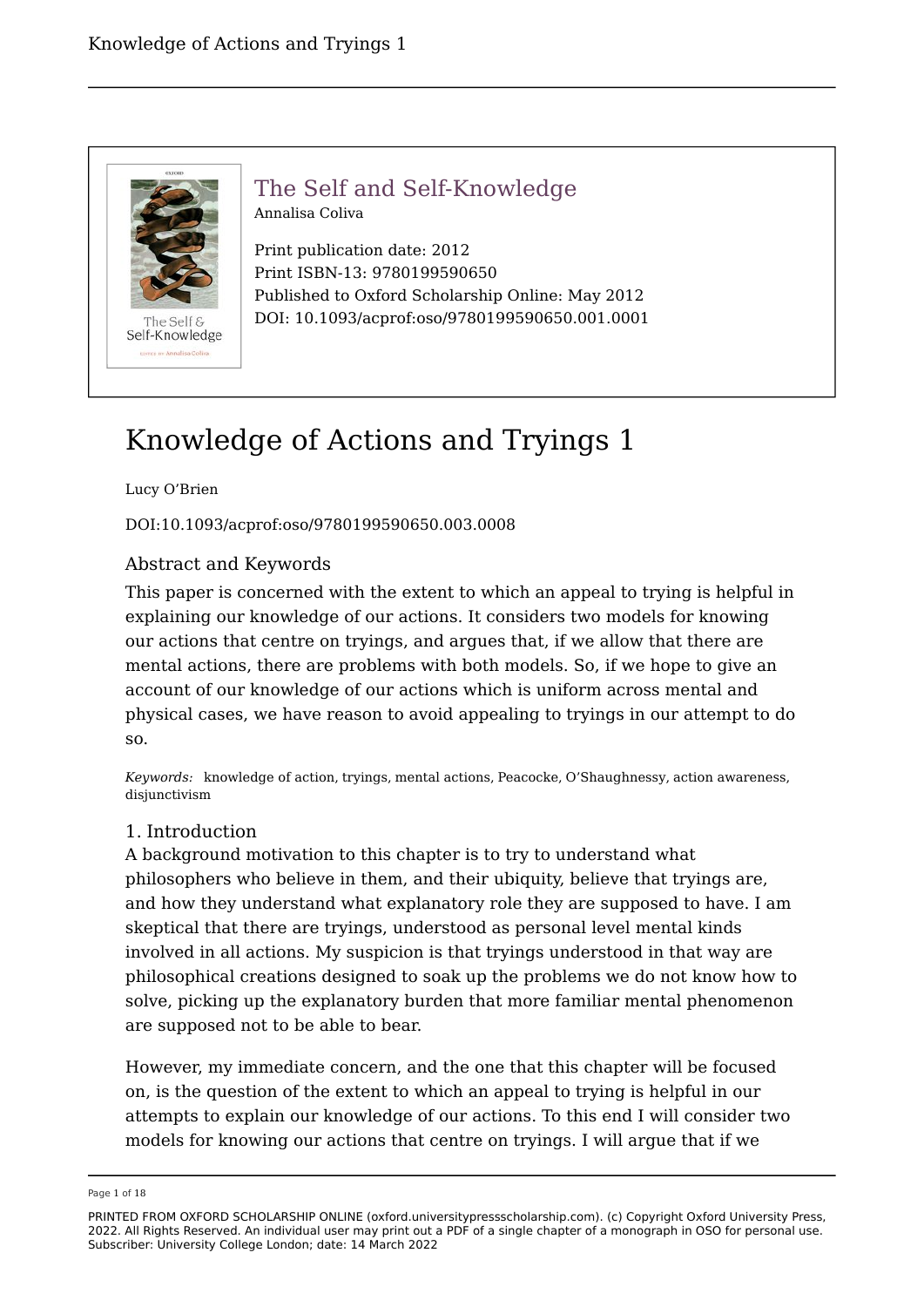allow that there are mental actions, there are problems with both models. If we think there are mental actions, we are, I argue, going to have to give an account of our knowledge of them that does not appeal to trying. So, if we hope to give an account of our knowledge of our actions which is uniform across mental and physical cases, we have reason to avoid appealing to tryings in our attempt to do so.

So, what are the two models? The first aims to account for our knowledge of our actions via our knowledge of our tryings. $<sup>2</sup>$  $<sup>2</sup>$  $<sup>2</sup>$  The second is Peacocke's recent</sup> account, **(p.165)** which aims to account for our knowledge of our actions in terms of a form of awareness of our actions, where tryings are taken to be the joint cause of the action and the awareness of the action. My knowledge of my actions on the two models can be set out roughly as follows:

<span id="page-1-0"></span>Model 1. I try to act. My trying causes an action. I know what I tried to do. I know that my tryings cause my actions. Therefore, I know that and how I acted.

Model 2. I tried to act. My trying causes my action. My trying causes action awareness. I know that, and how I acted, in virtue of my action awareness.

2. Knowing our actions in virtue of knowing our tryings

I do not think that Model 1 can be right. The argument will go via a consideration of what account to give of our knowledge of our mental actions. I argue that the account embodied in Model 1 does not work for our knowledge of our mental actions and, if we want an account of our knowledge of our actions that is uniform across mental and physical actions then we must give up the claim that we know our actions by knowing our tryings.

At first blush, the hypothesis that there are tryings which are the causal antecedents of the movements of our bodies when we act, seems to serve two useful functions in our epistemology of actions. It can explain both our knowledge of our action and our failures of knowledge:

1. We can know that our bodies moved in a certain way, by knowing that we tried to move our bodies in that way, and that we are entitled to take our bodies as functioning normally.

2. When we think we have acted in a certain way, but have in fact failed to, our thought can be explained by the fact that we tried to act in that way.

More precisely, we can make the following two claims:

Claim 1. If  $\varphi$ -ing is an action and A knows that she  $\varphi$ -ed, she knows by knowing that she tried to φ.

Page 2 of 18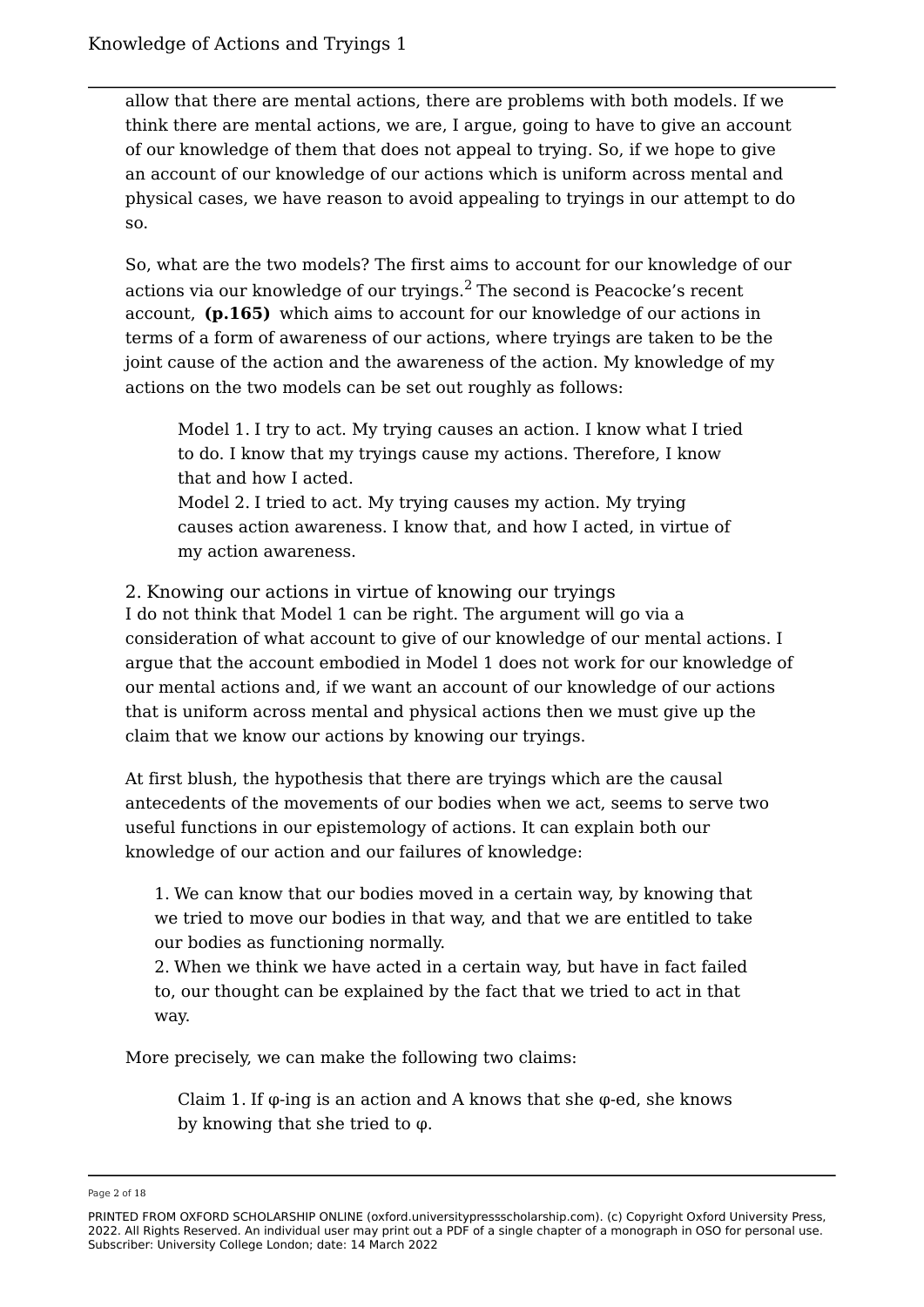Claim 2. If A thinks that she φ-ed, but due to some failure did not φ, her thought is usually explained by her knowing that she tried to φ.

# **(p.166)** 2.1 The regress problem

It is not difficult to show that a regress problem emerges from a consideration of Claim 1 if we allow that there are mental actions. It follows from Claim 1 that if  $\varphi$ -ing is an action and if A knows that she is  $\varphi$ -ing, then A knows that she tried to φ. If on a given occasion φ-ing is a mental action and A knows that she is φ-ing, then on the reasonable assumption that trying to  $\varphi$  must be something we do and as such also a mental action, we are able to get a regress.

We can set out the argument like this:

- 1. For all x, if x is an action, and A knows that she x's, then A knows that she tried to x. (A)
- 2. φ-ing is a mental action. (A)
- 3. A knows that she is  $\varphi$ -ing. (A)
- 4. For all x, such that x is an action, trying to x is a mental action. (A)
- 5. A knows that she tried to  $φ$ . (from 1, 2, and 3)
- 6. Trying to φ is a mental action. (from 2 and 4)
- 7. A knows that she tried to try to  $\varphi$ . (from 1, 5, and 6)
- 8. Trying to try to  $\varphi$  is a mental action. (4, 6)
- 9. A knows that she tried to try to try to  $\varphi$ . (from 1, 7, and 8)

and so on…

There is a tendency in action theory that appeals to tryings, not to worry much about regress problems. I suspect that this is partly because they will so obviously arise: after all if we require tryings for all actions, and tryings are themselves actions, then they must themselves require tryings, and so on. So, appealing to tryings as things we do when we act was always going to require treating them as a special case if we were not to face a regress. Similarly, if we are going to appeal to knowledge of tryings to explain knowledge of action, and hold tryings to be actions, then it looks like we are going to have to treat knowledge of tryings as a special case. However, the familiarity and clear recognition of a problem does not in itself make the problem go away. We need either to be shown that the problem can be dispensed with, or need some developed explanation of what it is about tryings that means we are entitled to take them, and in particular our knowledge of them, as a special case.

Faced with the regress, the theorist who appeals to our knowledge of our tryings to explain knowledge of our actions must choose between the following four options:

- (i) Accept the regress.
- (ii) Deny that there are any mental actions.

Page 3 of 18

PRINTED FROM OXFORD SCHOLARSHIP ONLINE (oxford.universitypressscholarship.com). (c) Copyright Oxford University Press, 2022. All Rights Reserved. An individual user may print out a PDF of a single chapter of a monograph in OSO for personal use. Subscriber: University College London; date: 14 March 2022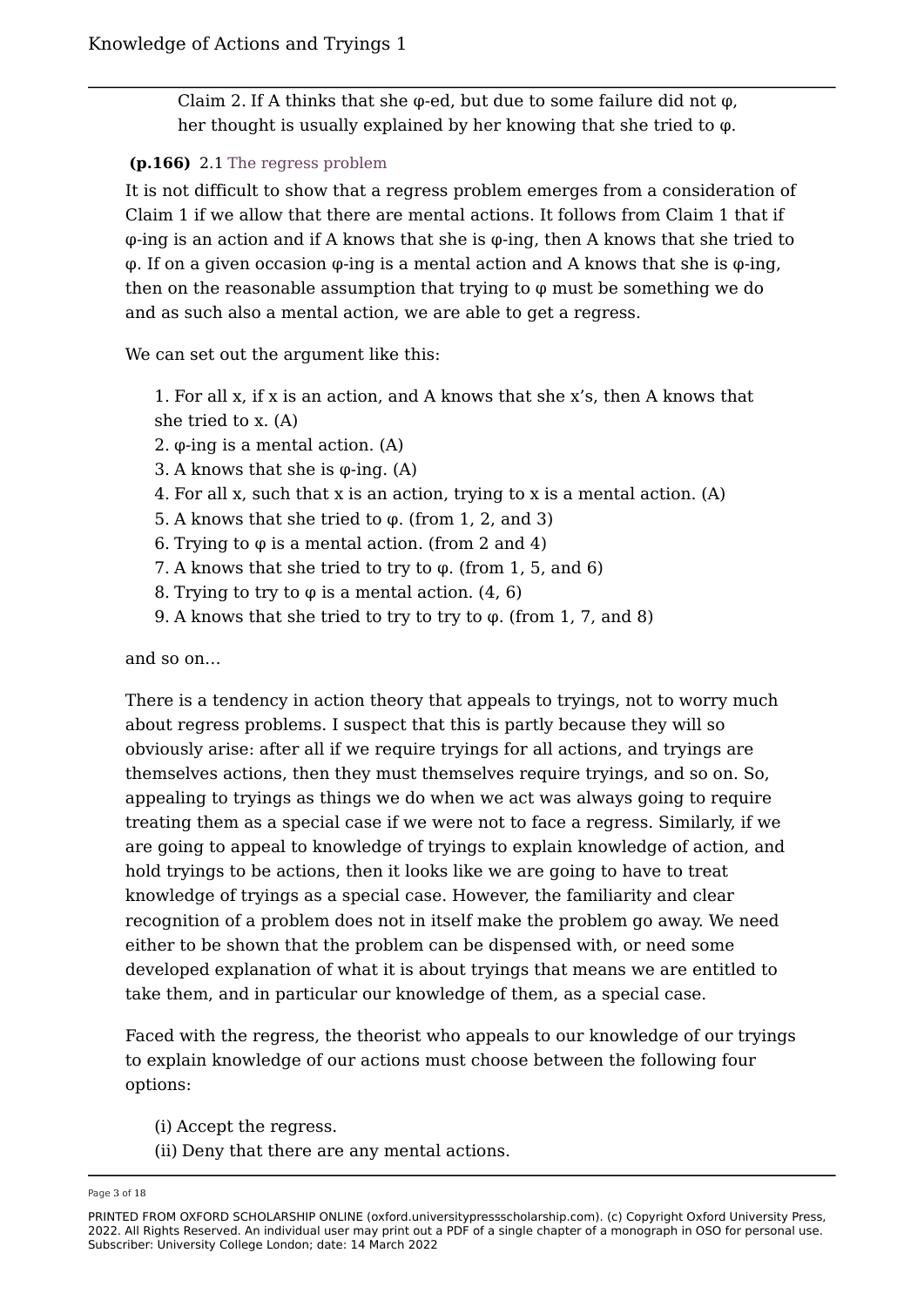(iii) Deny that tryings are mental actions. (iv) Revise Claim 1.

<span id="page-3-0"></span>The first option, accepting the regress, seems pretty much out of the question in this case. The option involves accepting not just that there is an infinity of knowledge states **(p.167)** which may be open to a dispositional construal, making it acceptable.<sup>[3](#page-17-0)</sup> Rather, it involves accepting an infinity of mental actions —tryings—the postulation of each one being required to explain our knowledge of the one before. Since, I take it, we think of mental actions as temporally located and extended events, requiring the efforts of a finite agent, we would be hard put to explain how a subject could carry out an infinite number of tryings in a limited time. It seems clear that in this case the cost of accepting the regress is far greater than the cost of revising our account of our knowledge of our mental actions.

The second option, denying that there are mental actions, seems unattractive, primarily because there seem to be relatively unproblematic examples of mental action. Consider my imagining that I am now raising my arm, or my supposing that tryings are mental actions. However, if we want to give a uniform account of our knowledge of our actions, and face a problem in extending our account to mental actions, then one possibility is indeed to deny that there are, contrary to how it seems, any mental actions to worry about. But note that the account of our knowledge of our actions invokes tryings as the basis of our knowledge of our physical actions. It, therefore, owes us a construal of tryings on which they *do not* come out as mental actions, but on which they *are* nevertheless a plausible basis as causes of, and sources of our knowledge of, our actions. It is hard to see how they can serve as the active source of our physical actions without being actions themselves—and accessible actions at that. If this is right then the third option, which involves giving up the narrower claim that tryings are mental actions is equally problematic.

Although I do not accept that we know our actions by knowing our tryings, such attraction the view does have must surely lie in the fact that we tend to see tryings as the accessible aspect, or component, of the action known. If we deny that tryings are actions in themselves, the knowledge of which requires an account, then I do not see that they will plausibly be seen as the basis of our physical actions, and so as the basis of our knowledge of our physical actions. I, in fact, deny that there are tryings whenever there are actions. Thus there is a class of putatively basic mental action that I would be sympathetic to viewing as small, if not empty. So, to that extent, I am sympathetic to the move of blocking the argument by denying that there are mental actions in the problematic class. However, obviously, that is not a move that the defender of the view that we know our actions by knowing our tryings can hold.

Page 4 of 18

PRINTED FROM OXFORD SCHOLARSHIP ONLINE (oxford.universitypressscholarship.com). (c) Copyright Oxford University Press, 2022. All Rights Reserved. An individual user may print out a PDF of a single chapter of a monograph in OSO for personal use. Subscriber: University College London; date: 14 March 2022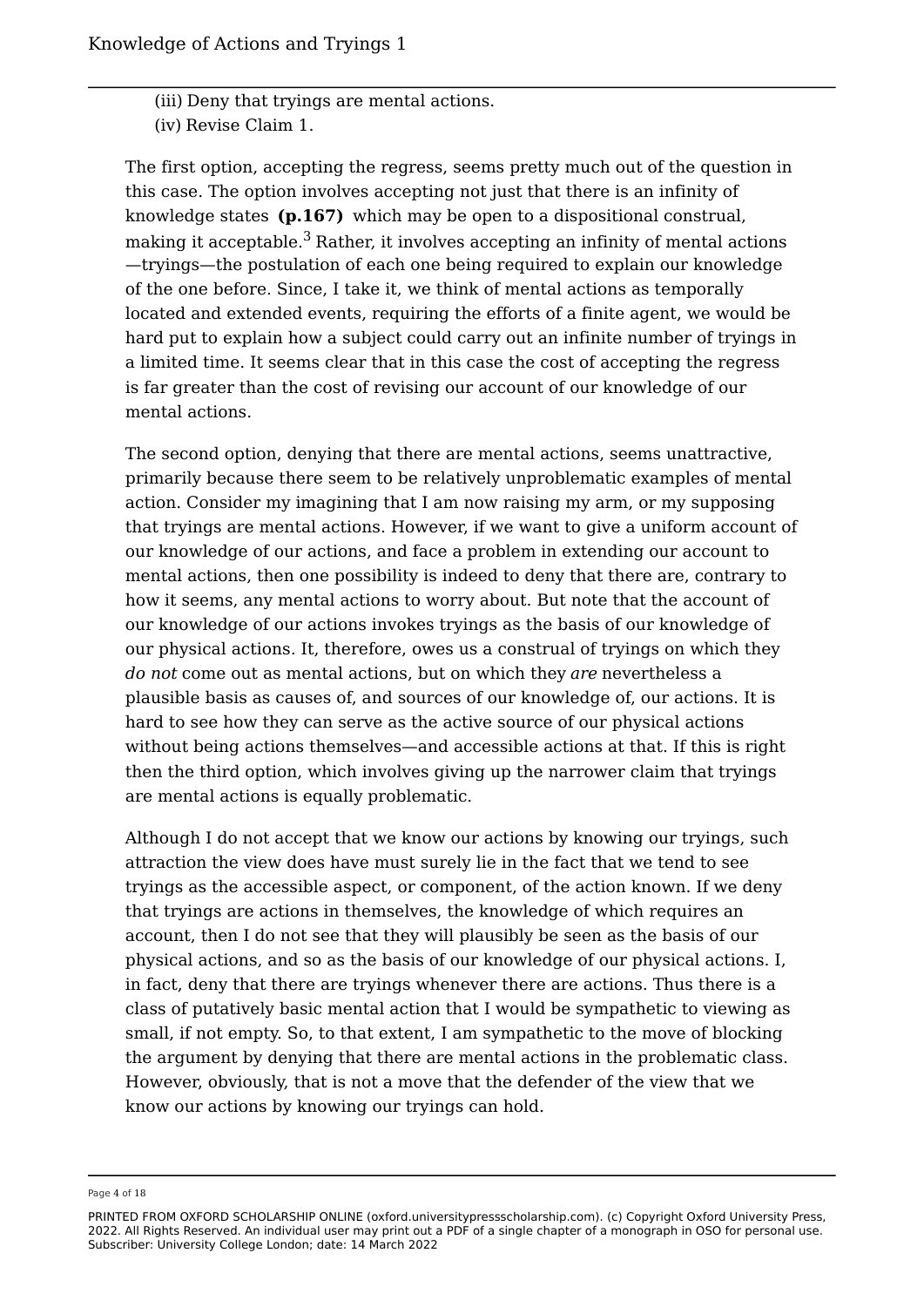Our fourth option is to give up Claim 1. We can do this in two ways. One, we can keep the basic schema for knowledge of some actions, but give up the ambition of providing a uniform account of our knowledge of all our actions. Or two, we can give up the idea that we know our actions by knowing our tryings.

 **(p.168)** If we choose the first option we can do it either by making our knowledge of tryings a special case, or by holding that Claim 1 should apply only to physical actions—and that mental actions will require a different account.

The latter might seem a desirable move. Our physical actions—it might be said involves the movements of our bodies, which themselves depend upon the proper workings of our motor systems which are independent of our capacity to try to act. Our mental actions are, in contrast, internal events that are autonomous in relation to the movements of our bodies. Given this we should expect, indeed seek, a different account of our knowledge of our mental and physical actions.

However, this description misconstrues things slightly. As will emerge later in the paper there do indeed seem to be mental actions for which the model applied to the standard case of physical actions seems quite wrong. However, this is not because the operations of the mind are not dependent upon the proper working of our physical hardware. The causal routes may be shorter and more secure in the case of mental actions, but we do not have a reason just on the basis of them being mental to think that there might to be failures between initiation and execution. I may decide to look out for my friend at a party and fail due to some visual disturbance to spot him. I may set about working out the sum of  $25 + 33 + 47$ , and through some kind of misfiring come up with 62. If there are successful mental actions that required some event as their successful completion, then they also depend on the physical hardware functioning normally.

This suggests that we ought to consider the option of treating knowledge of tryings as a special case—that while knowledge of other mental actions depends upon my knowledge of what I am trying to do, that knowledge needs to be explained in quite another way. However, what is that way to be? If there is no way given, we are left with a mystery. And if there is a successful explanation of how we know our tryings that does not appeal to knowledge of prior tryings, we ought to wonder why such a model doesn't apply to our explanation of our knowledge of actions, or at least knowledge of our mental actions, quite generally.

It seems that problems faced by this way of appealing to trying in our account of our knowledge of our actions gives us good reason to look for alternatives.

Page 5 of 18

PRINTED FROM OXFORD SCHOLARSHIP ONLINE (oxford.universitypressscholarship.com). (c) Copyright Oxford University Press, 2022. All Rights Reserved. An individual user may print out a PDF of a single chapter of a monograph in OSO for personal use. Subscriber: University College London; date: 14 March 2022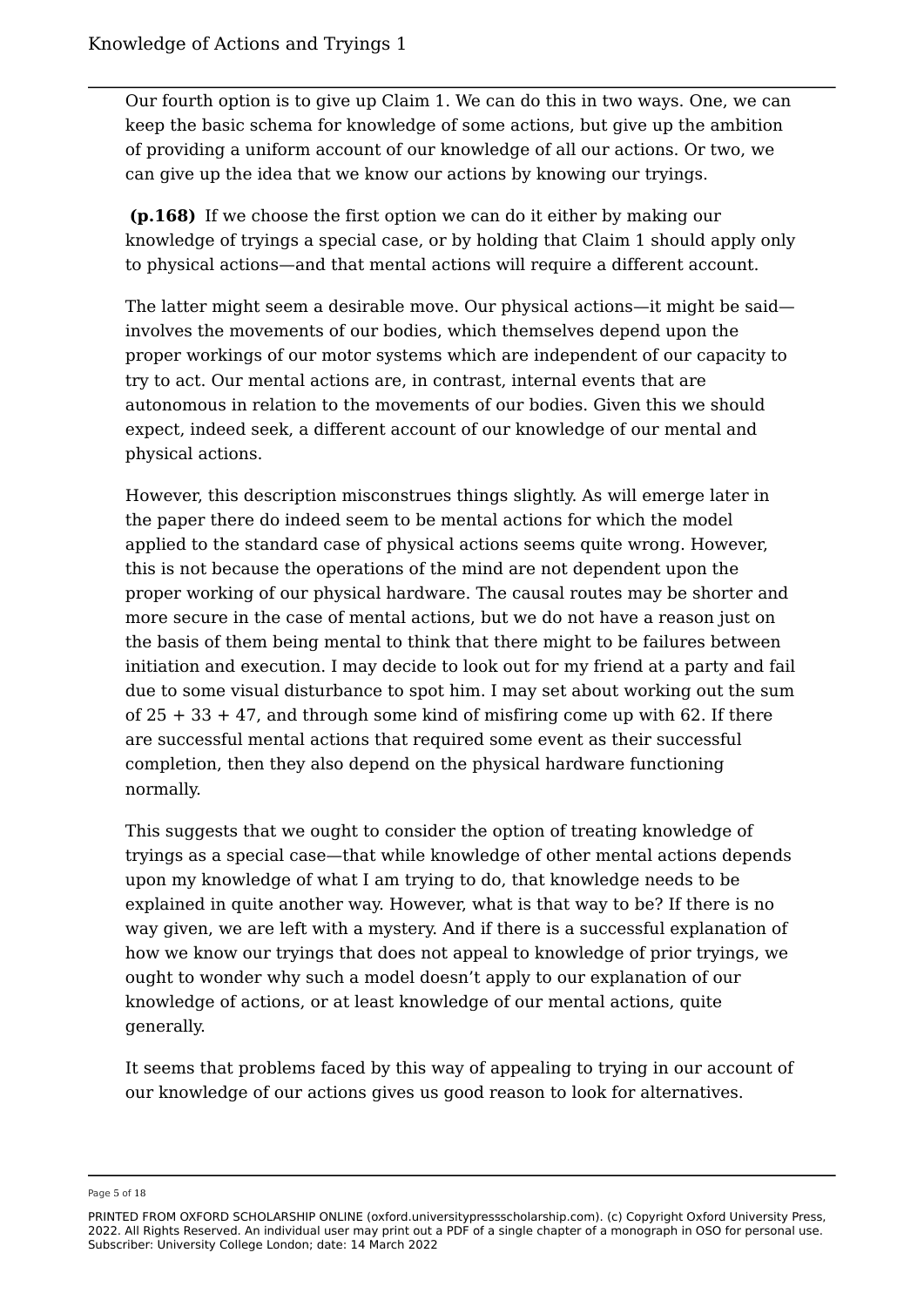3. Knowing our actions in virtue of action awareness caused by tryings According to the second model of what role tryings play in our account of our knowledge of our actions, our knowledge is based on my action awareness that is caused by the trying that also causes the action: I try to act. My trying causes my action. My trying causes action awareness. I know how I acted in virtue of my action awareness.

 **(p.169)** Two different versions of this model can be identified depending upon how you cash out the 'in virtue of' in the statement of the account.

# 3.1 The judgement dependent version of Model 2

According to this version of Model 2, our knowledge of our actions is based on action awareness and a judgement that action awareness is most easily, or most likely, explained by there being a corresponding action, given the function of the trying which is their usual joint causes. Although this is not his view, Peacocke occasionally sounds as though he has something like this in mind. He says, for example, "in taking action awareness at face value one is judging that things have come about in what is in fact the easiest way for them to come about…" (Peacocke [2009,](https://oxford.universitypressscholarship.com/view/10.1093/acprof:oso/9780199590650.001.0001/acprof-9780199590650-chapter-8#acprof-9780199590650-bibItem-189) 202).

I take it that he means here that when a subject takes action awareness at face value they judge that they have acted thus and so, and acting thus and so is in fact the easiest way for the action awareness to have come about. Although the judgement dependent view is not Peacocke's view, it seems to me to be worthwhile identifying it, if only to set it aside. The view that in order to know their actions the subject must in some way infer that they have acted from the most likely causes and effects of their action awareness is pretty implausible we do not, and do not seem to need to, make judgements about the easiest or most probable causes of our action awareness in order to know that we have acted. A subject's knowledge of their actions seems immediate and not to be dependent upon them making judgements about what is easy or probable, even if it is true that they have the knowledge that they do in virtue of what is the easiest or most probable explanation of their having the awareness that they have.

## 3.2 Peacocke's immediate entitlement version of Model 2

According to Peacocke 'the distinctive way in which a subject comes to know of his own mental actions is by taking an apparent actions awareness at face value' (Peacocke [2009](https://oxford.universitypressscholarship.com/view/10.1093/acprof:oso/9780199590650.001.0001/acprof-9780199590650-chapter-8#acprof-9780199590650-bibItem-189), 193). He holds that we have an immediate entitlement to take such awareness at face value, and that we know our actions by so taking it. Further, our account of our knowledge of mental and physical actions is *uniform*. We know our actions (both mental and physical) by taking apparent action awareness at face value. Apparent action awareness for Peacocke is:

- (i) belief independent,
- (ii) not perceptual awareness,

Page 6 of 18

PRINTED FROM OXFORD SCHOLARSHIP ONLINE (oxford.universitypressscholarship.com). (c) Copyright Oxford University Press, 2022. All Rights Reserved. An individual user may print out a PDF of a single chapter of a monograph in OSO for personal use. Subscriber: University College London; date: 14 March 2022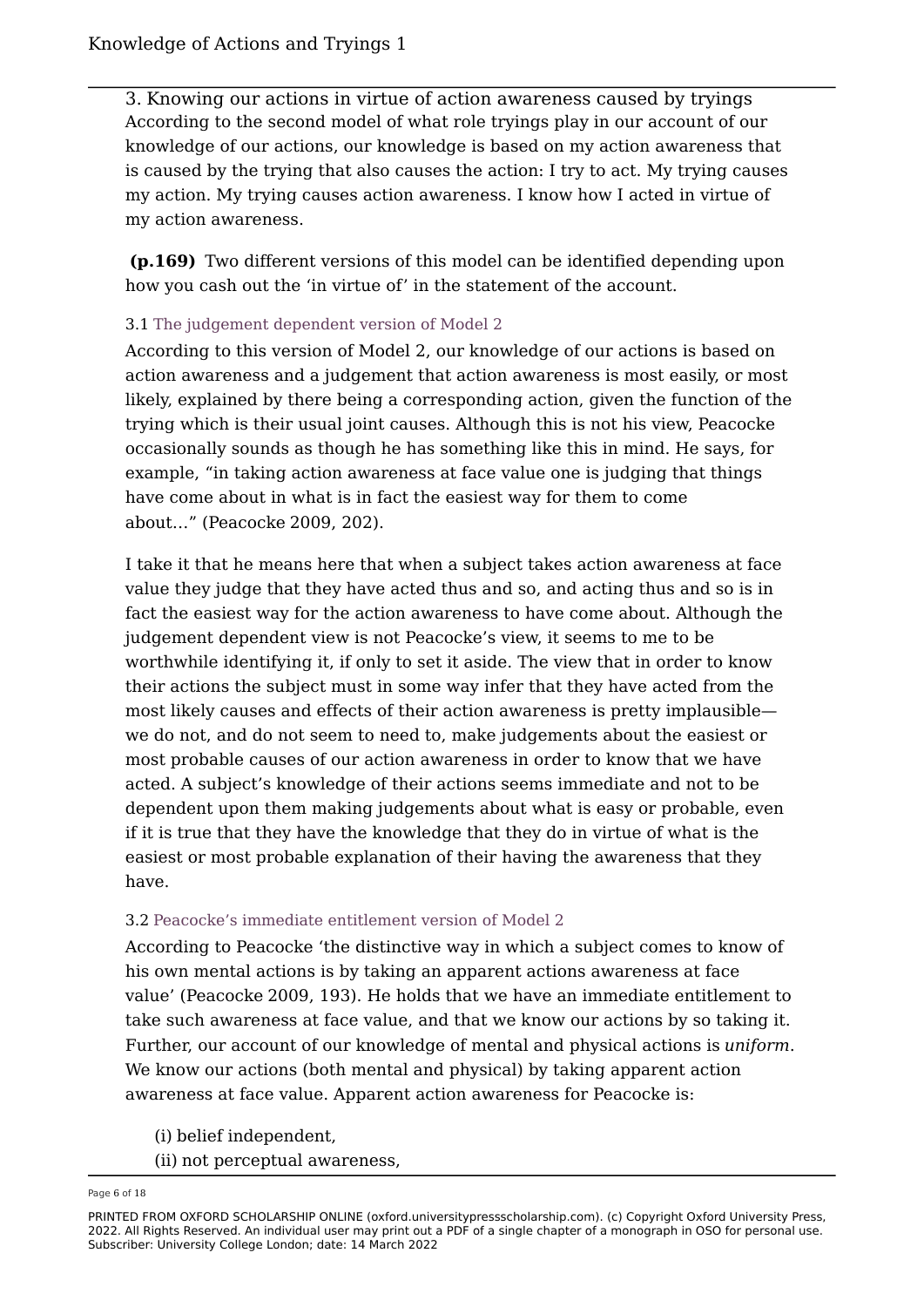(iii) independent of any perception of the action of which it is action awareness of

(iv) such that actions are independent of it,

<span id="page-6-0"></span>(v) and can occur independently of an action.

For Peacocke, taking apparent action awareness (real or merely apparent) at face value gives us knowledge of our actions because it is caused by an initial trying. The initial trying causes the action of which, when it is real, the action awareness is awareness of. **(p.170)** It is in virtue of the fact that the action and action awareness are joint effects of the trying that taking the action awareness at face value gives you the knowledge you have acted. $4$ 

The first thing to note about Peacocke's account is that it does not run into the problem faced by the appeal to knowledge of tryings in order to explain knowledge of actions. That is, it is not left with a choice of accepting a regress of known tryings, each explaining knowledge of that which they caused, or accepting that there must be an account of our knowledge of our trying that cannot be adapted to give an account of our knowledge of our other mental actions. Peacocke makes no claim that the trying needs to be known in order that it play the role it plays in the account of the knowledge of the trying. All that is needed is that action awareness be taken at face value and:

Action awareness is…to be sharply distinguished from judgements that one is performing a certain action; and is also to be distinguished from awareness merely of trying to perform the action. (Peacocke [2009](https://oxford.universitypressscholarship.com/view/10.1093/acprof:oso/9780199590650.001.0001/acprof-9780199590650-chapter-8#acprof-9780199590650-bibItem-189), 202–3)

## Further:

Even if there is an argument that tryings must, at least in central cases, involve awareness of those tryings, the trying and the awareness of trying is distinct from action awareness. The relation between some constitutive components of the action and the action awareness of the action is causal. (Peacocke [2009](https://oxford.universitypressscholarship.com/view/10.1093/acprof:oso/9780199590650.001.0001/acprof-9780199590650-chapter-8#acprof-9780199590650-bibItem-189), 204)

Peacocke does not need to appeal to knowledge or awareness of our tryings in order to account for knowledge of our actions, and so avoids the threat of regress of known mental actions. However, he does allow that we can be aware of, and so come to know, our tryings. Further, if tryings are themselves mental actions, then on his account of our model of our mental actions, such awareness must be a joint upshot—with the trying itself—of a prior trying to try. Thinking about Peacocke's account in relation to our knowledge of our tryings does I think lead us towards a problem for the account. The essence of the problem is that there seem to be mental actions for which it is implausible to think that there is a separation of trying from action, and for which it is hard to make sense of the possibility of failure that Peacocke's account must allow for—the

Page 7 of 18

PRINTED FROM OXFORD SCHOLARSHIP ONLINE (oxford.universitypressscholarship.com). (c) Copyright Oxford University Press, 2022. All Rights Reserved. An individual user may print out a PDF of a single chapter of a monograph in OSO for personal use. Subscriber: University College London; date: 14 March 2022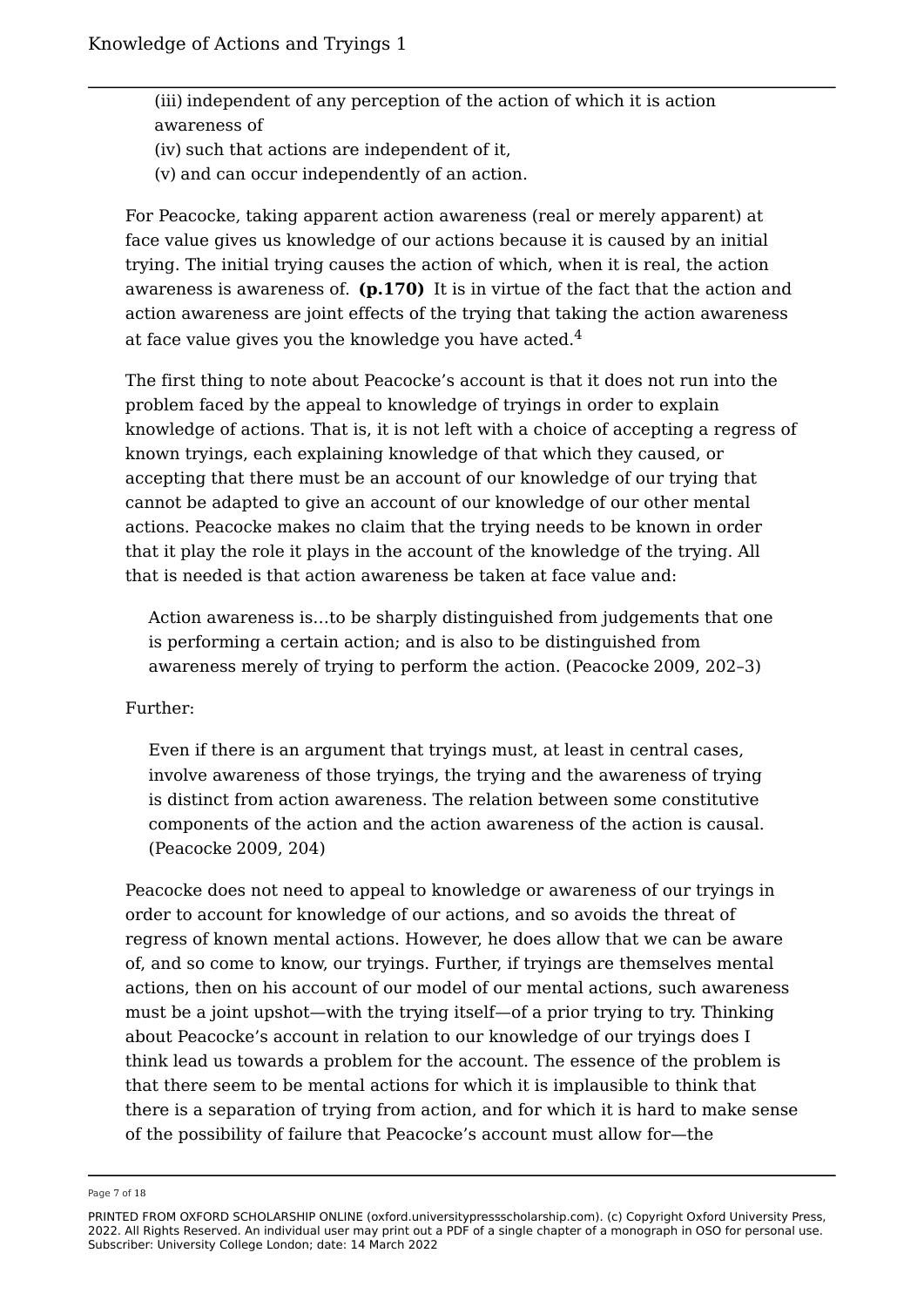possibility of trying causing the action awareness while failing to cause the action itself.

To start with, consider the supposition that I can know my tryings by taking at face value action awareness caused by my trying to try. There do seem to be cases in which it is natural to talk about trying to try to do something. Suppose I know that I have not done something difficult for a long time—like thread a needle with a small eye—and **(p.171)** doubt whether I still have the ability. I may wonder if I am still able to do it and may decide to test out whether the ability has remained. In so far as my goal is to try to thread the needle, rather than simply to thread the needle, I may perhaps be naturally described as trying to try to move my arm. However, it seems that in the usual case, trying is something we do not think of my needing to try to do. I can try just like that there seems to be no gap to be found between my trying to try and my trying. Suppose I know how to move my arm and all is functioning normally. What would it be in such a case to try to try to move my arm—what could it be other than simply trying to move my arm? Now it is possible—indeed necessary—for the theorist who appeals to tryings to claim that tryings are a special case. That you can indeed try just like that: as the explanatory primitives in the account they are accorded the privilege of being actions that need not be caused by tryings. Further, it is possible for Peacocke to claim that you know your tryings only in those cases where your trying is caused by a trying to try, that itself causes the action awareness of trying that you take at face value.

#### 3.3 Acting without trying

The real problem for Peacocke's account, however, is that there seem to be a significant number of mental actions for which there is no possibility of a gap between trying to act and acting. They are carried out just like that—leaving no gap between attempt and success. For some such mental actions it is not just that there is no possibility of failure—given the trying, the action will inevitably follow—it is rather that it seems incoherent to think of the trying as distinct from the act. To have tried in a certain way will be to have already carried out the relevant mental action. Further, they seem to be mental actions we know easily and well. So it is not plausible to claim in their case that the lack of a prior trying means a lack of a way to know them.

In a recent paper, O'Shaughnessy distinguishes between what he terms productive and non-productive actions. Productive actions have the form 'A did X' where X is a event of which the action is 'the active bringing about'. Productive actions have a product the occurrence of which constitutes the goal and success of the action. The possibility of failure, argues O'Shaughnessy, rests in the possibility that there is only an attempt but no product. O'Shaughnessy argues that there are some mental actions which are non-productive—there is no event done which is the doing—and argues that therefore such actions do not involve tryings. The lack of a trying is evidenced for O'Shaughnessy by the

Page 8 of 18

PRINTED FROM OXFORD SCHOLARSHIP ONLINE (oxford.universitypressscholarship.com). (c) Copyright Oxford University Press, 2022. All Rights Reserved. An individual user may print out a PDF of a single chapter of a monograph in OSO for personal use. Subscriber: University College London; date: 14 March 2022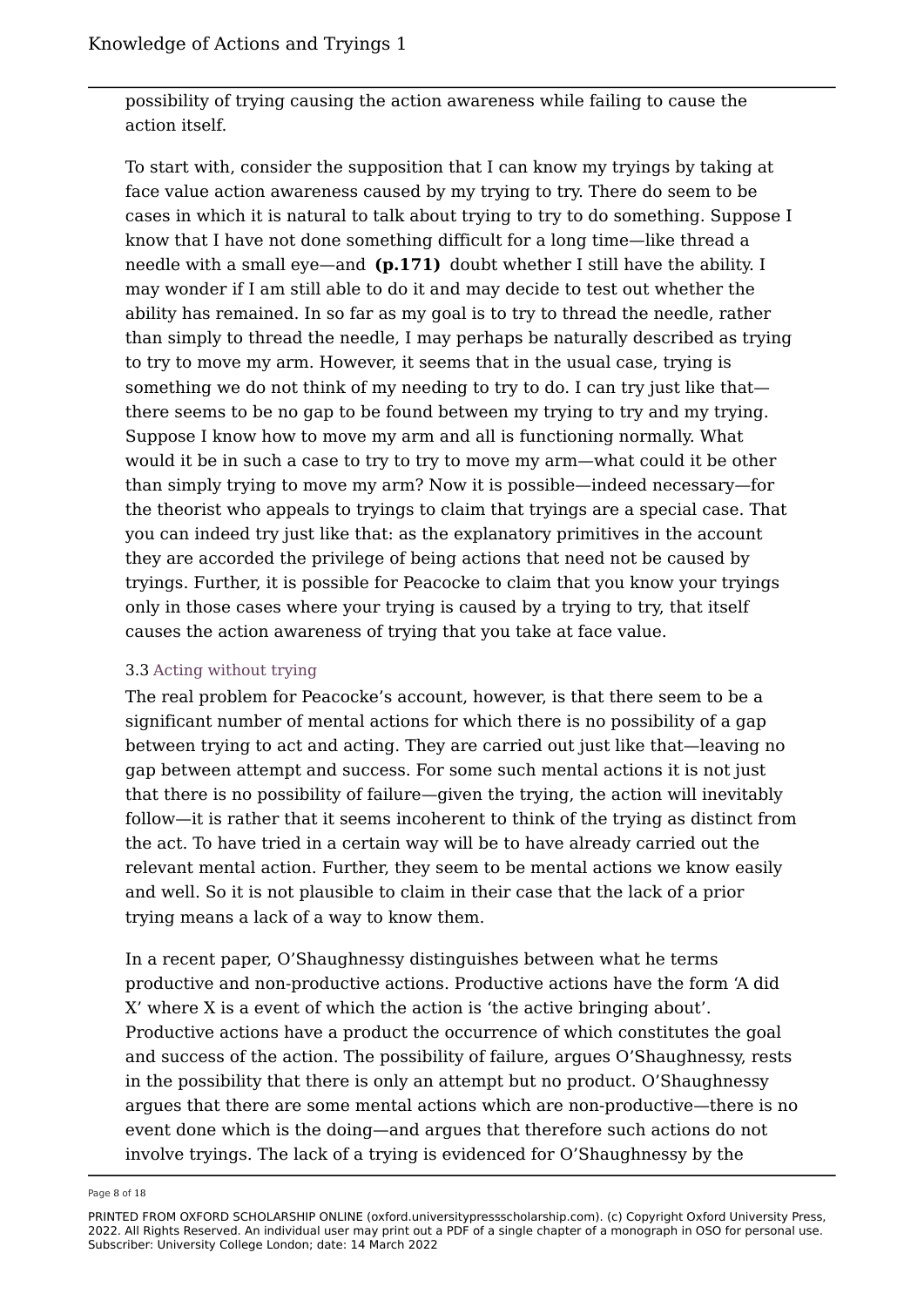impossibility of a certain kind of failure. Given these non-productive mental actions, we must give up the thesis of the omnipresence of trying. O'Shaughnessy gives two main examples of non-productive actions: talking to oneself and imagining raising one's arm. He argues that when one talks to oneself there is no resulting product which the act of talking to oneself actively brings about. And in imagining raising my arm there is no rising of an arm that takes place in imagination, and which is the event which the action of imagining raising one's arm is the active bringing about. In both cases, there is no event that constitutes the product of the action in such a way that the action could be attempted but fail, because it failed to **(p.172)** produce a product. O'Shaughnessy is surely right when he suggests that we cannot try and fail to talk to our selves or try and fail to imagine moving one's body. To the extent that these are processes extended in time we could get distracted and cease to act cut off from talking to oneself or imagining raising one's arm. However, to the extent that we continue to try to act we continue to succeed, because in such case to will is to succeed.

It might be thought that what is distinctive about O'Shaughnessy's cases is that the candidate products of the actions—some kind of internal speech or an act of arm rising in the imagination—are hard to make sense of. They would be ghostly, insubstantial, productions if they existed at all. According to O'Shaughnessy what is going on when one is talking out loud is that there is an event x, a talking, which is brought about by the agent in an event of 'actively bringing about x'. In such a case there is, he says:

a non-identity of the movement of the will' and the x-event which the action is the active generation of. (O'Shaughnessy [2009,](https://oxford.universitypressscholarship.com/view/10.1093/acprof:oso/9780199590650.001.0001/acprof-9780199590650-chapter-8#acprof-9780199590650-bibItem-187) 165)

If we were to construe talking to oneself on the model of talking out loud we would need to be able to identify the x event which the action was the active bringing about and which was non-identical to the talking to oneself. But, what would such a silent, ethereal production be? However, although ghostly mental products to mirror our loud physical ones would be unwelcome, this is not the core reason to deny this structure in this case—the real explanation seems to lie in features of acts of mind. The mind as a manipulator of content seems to accord us a kind of spontaneous freedom, in that to intend or try to conjure up one content or other in mind will already have been so to conjure it—the world does not need to be waited on. The problem with O'Shaughnessy's actions for the believer in independent tryings is that they seem be actions that are completed in the attempt: 'the seeming act of raising ones arm [in imagination] is one and the same thing as the act of imagining the doing of such a bodily deed' (O'Shaughnessy [2009,](https://oxford.universitypressscholarship.com/view/10.1093/acprof:oso/9780199590650.001.0001/acprof-9780199590650-chapter-8#acprof-9780199590650-bibItem-187) 170).

Page 9 of 18

PRINTED FROM OXFORD SCHOLARSHIP ONLINE (oxford.universitypressscholarship.com). (c) Copyright Oxford University Press, 2022. All Rights Reserved. An individual user may print out a PDF of a single chapter of a monograph in OSO for personal use. Subscriber: University College London; date: 14 March 2022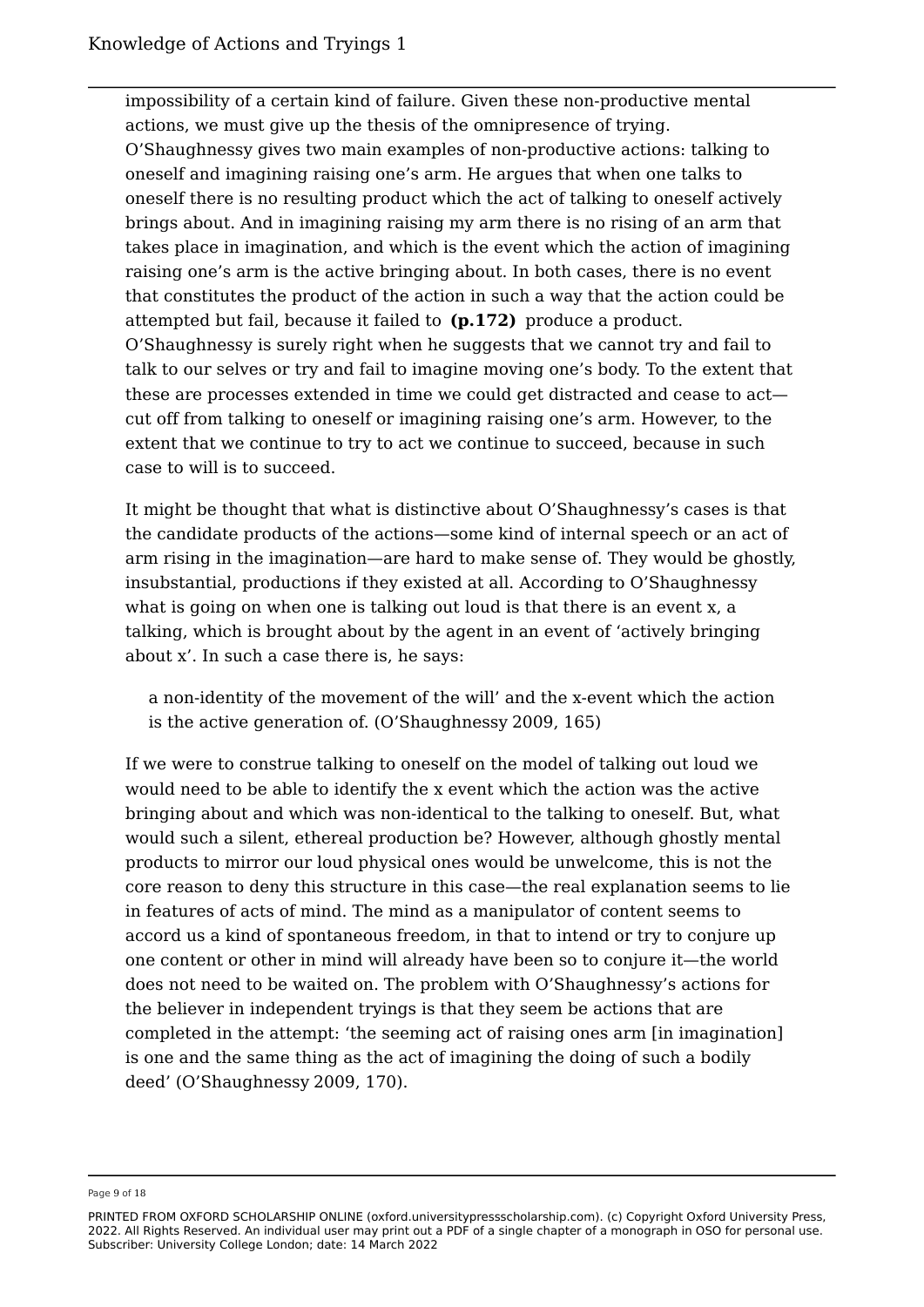There is another class of mental actions which also seem not to admit of failure of the kind suggested by the distinction between tryings and actions. In these cases there is no danger in thinking that the problem has anything to do with the nature of the product, it is clear that the impossibility of a kind of failure lies in the relevant action being such as to be completed once it has been tried. Consider when I actively entertain the thought that P, or suppose that P, or consider whether P. It seems that to do those things is to bring the proposition into mind in a certain way—simply to bring to mind, bring to mind with a supposition of truth, bring to mind with a question of its truth. But to try to bring to mind, will in itself be an act of bringing to mind. And to try to bring to mind with a supposition of truth, or with a question, will in itself be an act of bringing to mind with a supposition of truth or with a question (cf. Gibbon [2009](https://oxford.universitypressscholarship.com/view/10.1093/acprof:oso/9780199590650.001.0001/acprof-9780199590650-chapter-8#acprof-9780199590650-bibItem-183),  $74-82$ ).<sup>[5](#page-17-2)</sup> The action and the **(p.173)** trying are inseparable. The problem of imagining a gap between the trying and the action in these cases rests not on the fact that the causal link between any trying and subsequent action would be short and secure meaning that there was less room for error than in the standard case. It is rather that the supposed trying would not be independent of the action and so could not do any explanatory work that the action itself could not do.

<span id="page-9-0"></span>Peacocke holds judgements and denials—acts of assertion, as Frege calls them also to be mental actions. It is more contentious but I think a similar point seems to apply to such cases: what would it be to complete the act of mind of trying to judge that p, or trying to deny P, without having thereby judged or denied P? The explanation in these cases might seem to be a bit different. This is partly because talk of trying in the case of judgement is problematic talk in the first place—it is accepted by both those who hold judgements to be actions and those who do not, that we cannot simply will to judge. Given that it is natural to use trying as an indicator of the voluntary—of cases in which we can will—it is odd to think of a subject trying to judge. However, Peacocke can eschew this association and hold that trying is an indicator of the active only, and that the active outstrips the voluntary. The explanation of the impossibility of a certain kind of failure in these cases does not lie in any unrestrained freedom voluntarily to manipulate our minds. As in the above cases it lies in a difficultly in making sense of the act of trying being non-identical to the act of assertion produced. If a trying is to be the immediate cause of a successful *judgement* it cannot be a voluntary act of the will—for then we could simply will to judge. Rather, like the judgement itself, it must be a non-voluntary, reason-led mental action. So, for a subject to try to judge that P, she must presumably already be resolved on the rightness of judging P and so have been led by her reasons to accept the truth of P—but what more does she need to do to judge that P? Her judgement seems already completed with the trying.

Of course, if we understand tryings to judge as something other than nonvoluntary reason led actions that immediately cause judgements, then we might be able to understand talk of trying to judge in a way that leaves room for a

Page 10 of 18

PRINTED FROM OXFORD SCHOLARSHIP ONLINE (oxford.universitypressscholarship.com). (c) Copyright Oxford University Press, 2022. All Rights Reserved. An individual user may print out a PDF of a single chapter of a monograph in OSO for personal use. Subscriber: University College London; date: 14 March 2022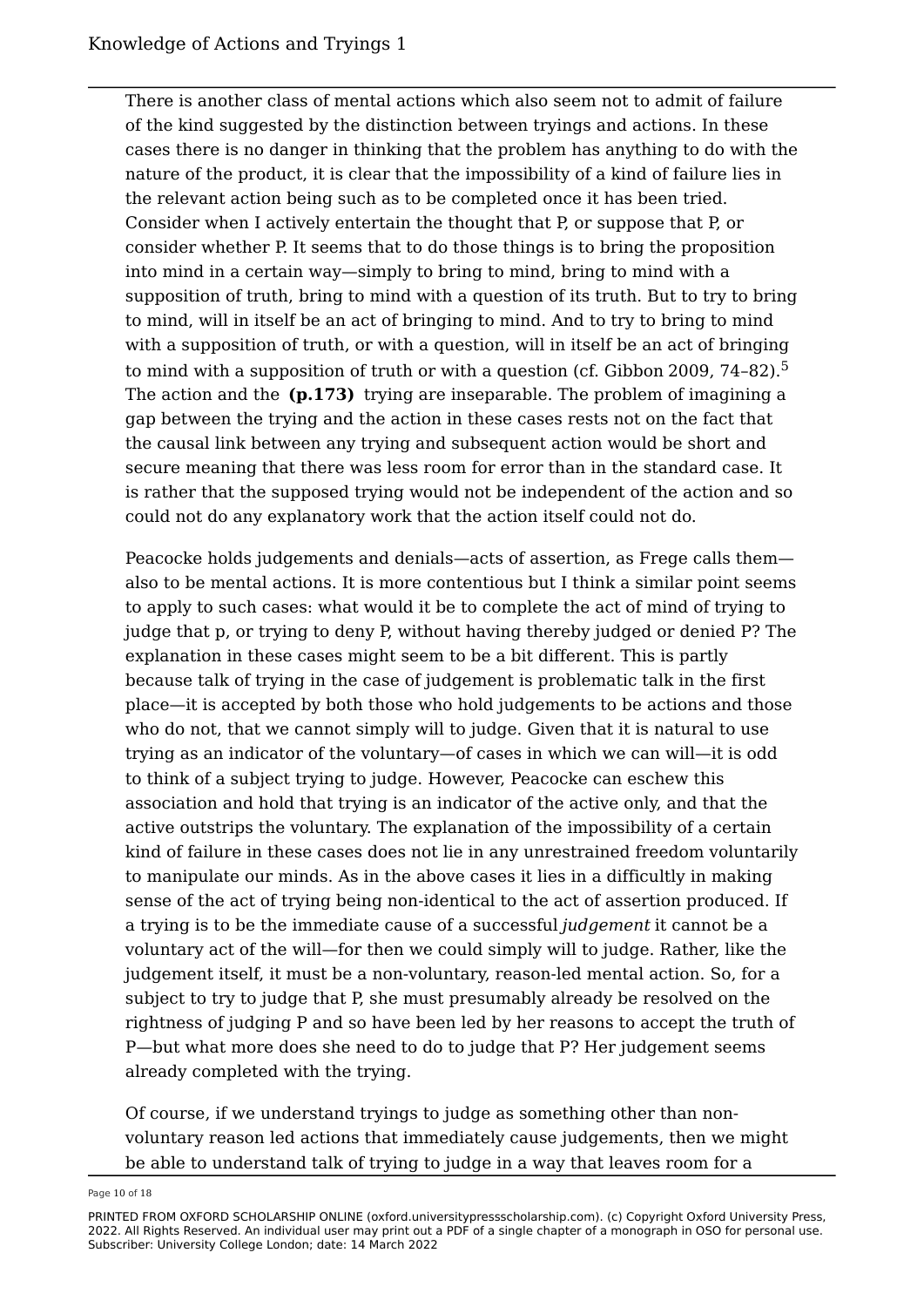failure of judgement. And there do seem to be cases in which we might talk about someone trying to judge that P. Suppose a subject strongly desires that P, or suppose a subject has been informed that good consequences will come from judging that P. Might a subject declare: "I am trying to judge that the doctor's diagnosis is wrong: it would be so painful to accept it" or "I am trying to judge that the doctor's diagnosis is wrong: I have evidence that I am marginally more likely to recover if I do"? It seems possible, but how are we to understand what is going on in these cases? What would the subject do to realize her aim? Perhaps the subject might keep trying to think that the doctor's diagnosis is wrong, or she could keep repeating "she is wrong, she is wrong" to herself in inner speech. But that is not directly to try to *judge* that the diagnosis is wrong. It may be to try to put herself in a position that will make her more susceptible to judging in the future, but it cannot be to try to judge then and there. Perhaps, she will try to seek out evidence for the diagnosis being wrong, or the doctor being unreliable, but that is to try **(p.174)** to find grounds for the diagnosis being wrong, not to try to judge in the light of current evidence that it is.

It is true that it can be very difficult to get a subject to judge that P, or to adopt a certain belief despite the evidence being overwhelming. And that might seem to suggest that a subject could try to judge P, but fail. However, it seems to me that in fact there are two possibilities here, neither of which amounts to a case of a subject trying directly to judge and failing. One possibility is that the subject judges P, but the judgement does not 'take': the dispositions to act that would be conditions of believing P are dispositions the subject does not have, and perhaps could not have. The second possibility is that the subject has excellent reason to accept P, decides to make up her mind whether P, but is unable to commit to P being the case. But this does not seem to be a case in which she tries to judge P —what she tries if she tries anything is to not judge P, to not make up her mind.

Perhaps it will be said that we do not need the trying to be a trying to judge that P, rather we can settle with the trying being a trying to judge *whether* P? Trying to judge *whether* P is non-identical to the judgement that P itself, and it may be that judgements are proceeded, and indeed caused, by prior tryings to judge whether P. This, however, will not help Peacocke. Peacocke needs the action awareness caused by the trying to *match* and be as content specific as the action of which it gives knowledge. Trying to judge whether P will precede both a judgement that P, and a denial that P, but will, in having the same nature and content in both cases, produce action awareness of the same character in both cases. It will therefore be unable to ground the subject's knowledge that she is judging P rather than denying P.

There is a third class of problematic cases that have a slightly different structure. They are mental activities rather than discrete mental actions, but they also seem to be non-productive in that they lack an event non-identical to the attempt which constitutes the satisfaction of the goal they are aimed at.

Page 11 of 18

PRINTED FROM OXFORD SCHOLARSHIP ONLINE (oxford.universitypressscholarship.com). (c) Copyright Oxford University Press, 2022. All Rights Reserved. An individual user may print out a PDF of a single chapter of a monograph in OSO for personal use. Subscriber: University College London; date: 14 March 2022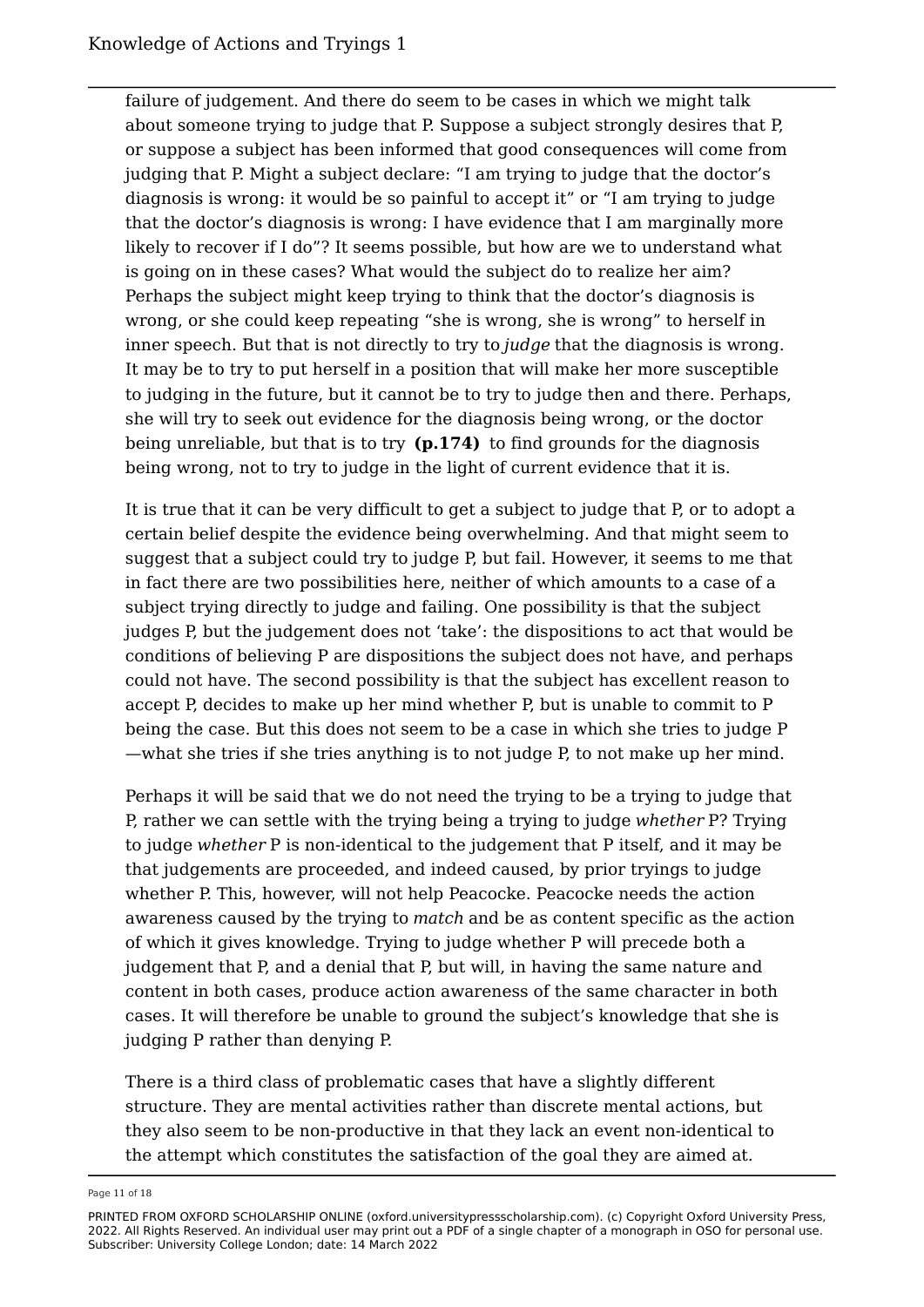<span id="page-11-0"></span>Consider the activity of watching or listening to something one is seeing or hearing. There is not an event of hearing or seeing, say, or picking up some information rather than another, which constitutes the event of successfully watching or looking. Rather they seem to be aimed at the maintenance of perceptual contact with that being watched or listened to  $6$  On the other hand despite not having an end point in this way, we can say that we can try and fail to watch a bird in the garden, or try and fail to listen to a piece of music. However, the kind of failure that is possible here does seem distinct from the kind of failure that is possible when the subject is non-distractedly focussed on her action, but where the conditions required for the completion of the action fail to be met. Rather the possibility of trying and failing in these cases seems to be the possibility of failing to keep acting, to keep focussed on maintaining perceptual contact with the object or scene. If perceptual contact with the object or scene were not available one could not **(p.175)** even start to try to watch or listen. Thus, there does seem to be a kind of failure that is impossible in these cases. One cannot be trying to watch or listen while having an uninterrupted visual or auditory contact with the object in question and not succeed. But such contact is not sufficient for watching or listening. I can have had an extended and uninterrupted visual contact with my computer screen without having watched it. And given such an uninterrupted contact even if we are watching we might find it hard to keep trying, because we are distracted or tired, but if we are continuously trying there seems to be no further event that is required to constitute our succeeding.

Let me try to sum up in relatively broad terms the features that have come out of the cases we have considered:

*Pre-figuring the specific nature or content of one's actions*. In physical actions, for the most part, the act of mind that causes the action can determine, or pre-figure, in detail the content or nature of the action it is to bring about, but still fail. In some mental actions, to so pre-figure the action will already have brought the action about. This will be because the act of pre-figuring will constitute the act being brought about.

*Non-productive actions.* As O'Shaughnessy argued, not all actions can be naturally construed as the active bringing about of some event distinct from a trying. In the case of physical action cases, even if one is suspicious of the claimed ubiquity of tryings, one can make some sense of what event it is that is missing when someone has tried to raise her arm, but due to a neurological failure of some kind, has failed. There was no arm rising which would have been the satisfaction of the supposed trying. However, how are we to understand the failure in the judgement or denial case: there was no judgement made even though there was an act of mind that constituted the trying to make it? It is difficult to see what

Page 12 of 18

PRINTED FROM OXFORD SCHOLARSHIP ONLINE (oxford.universitypressscholarship.com). (c) Copyright Oxford University Press, 2022. All Rights Reserved. An individual user may print out a PDF of a single chapter of a monograph in OSO for personal use. Subscriber: University College London; date: 14 March 2022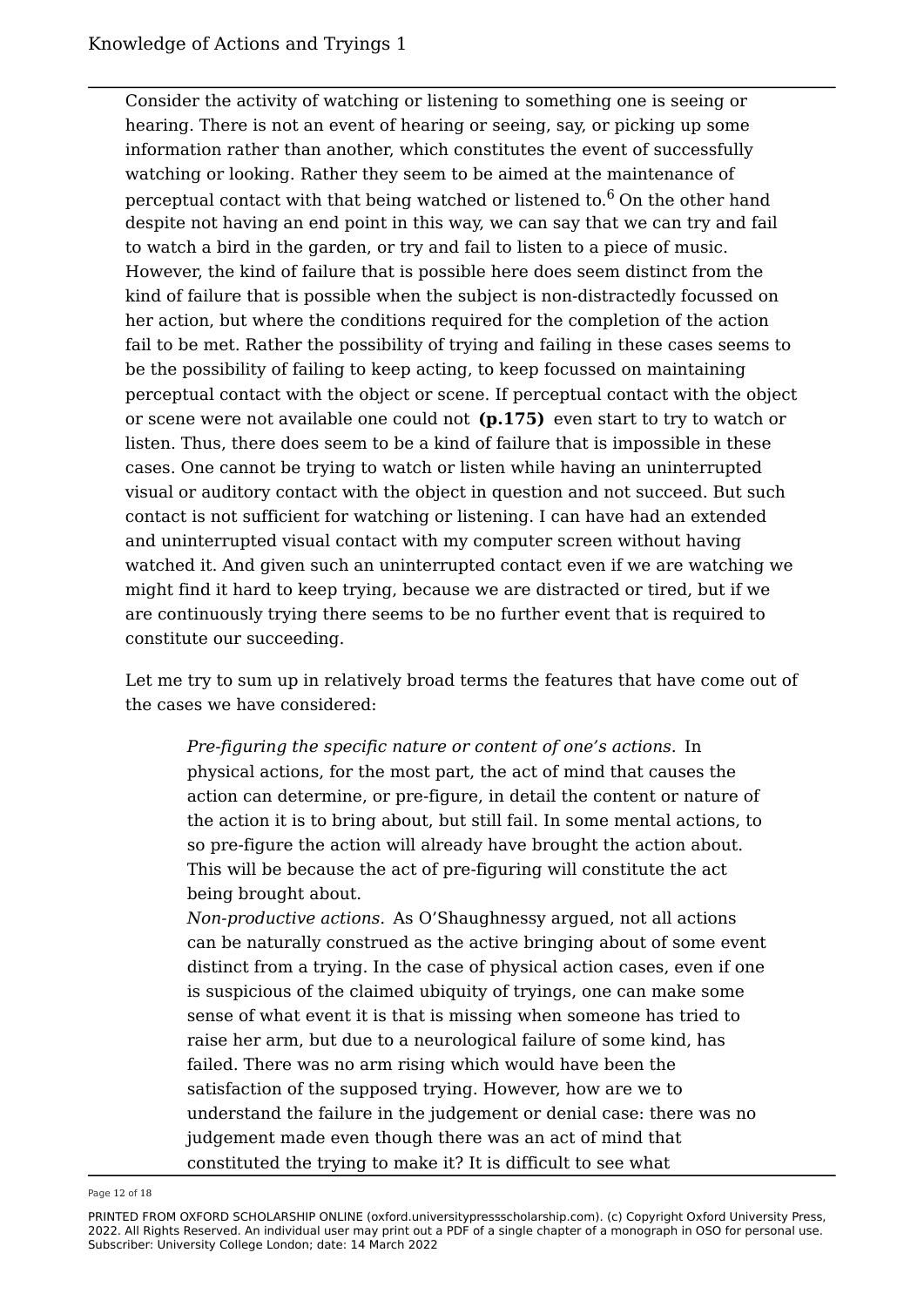impediment there could be to the judgement made that was not *ipso facto* an impediment to the trying to judge.

*Antecedent vs Consequent possibilities for failure*. The possibilities of failure present in some cases of mental action seem only to be *antecedent* rather than *consequent*. For many physical actions it seems possible for the action to fail after the agent has played her part. The subject can try to move her arm but the neurological system can fail, or the arm be held down. However, for some mental actions the only possibilities for failure seem to be antecedent to the subject's part. An envisaged or desirable action may fail to occur because the initial conditions are such that it could not even be attempted. And were it possible to attempt it, it would be successful. Suppose A cannot entertain, suppose, consider, judge, deny the thought that P. Perhaps A does not have the concepts required, or is insufficiently sophisticated to be led by reasons, or her reasons make it irrational. All such causes of a failure to be able to act in the envisaged ways are antecedent causes which will equally bedevil any trying or attempting on A's part.

As O'Shaughnessy puts it, we seem to have discovered "that the concept of trying has a strangely circumscribed application in the mind" (O'Shaughnessy [2009,](https://oxford.universitypressscholarship.com/view/10.1093/acprof:oso/9780199590650.001.0001/acprof-9780199590650-chapter-8#acprof-9780199590650-bibItem-187) 166). **(p.176)** And if we are right to think that there is a significantly sized class of mental actions for which it makes little sense to think of there being trying or tryings independent of the action or activity, then Peacocke's account will be worryingly incomplete. One of Peacocke's avowed aims is to give a *unified* account of our knowledge of mental and physical actions. If it turns out that a significant number of mental actions, and if mental actions from significant types, prove inconsistent with his basic model, it must put pressure on his account.

Peacocke could and indeed does respond to this by accepting that in those cases for which there is no distinction between trying and action, the trying just is the action.

But we do then have a question: given that action awareness is caused by the trying, we then have input of a non-conceptual phenomenal character from the event that is the object of our knowledge. Why does this not amount to a perceptual model of our knowledge of our mental actions? And if we can get the case for judgement to stick, since for Peacocke our knowledge of our beliefs in general depends on our knowledge of our judgements, why don't we in effect have a perceptual model of introspection? Now that, in itself, is not a criticism it is just an observation.

Page 13 of 18

PRINTED FROM OXFORD SCHOLARSHIP ONLINE (oxford.universitypressscholarship.com). (c) Copyright Oxford University Press, 2022. All Rights Reserved. An individual user may print out a PDF of a single chapter of a monograph in OSO for personal use. Subscriber: University College London; date: 14 March 2022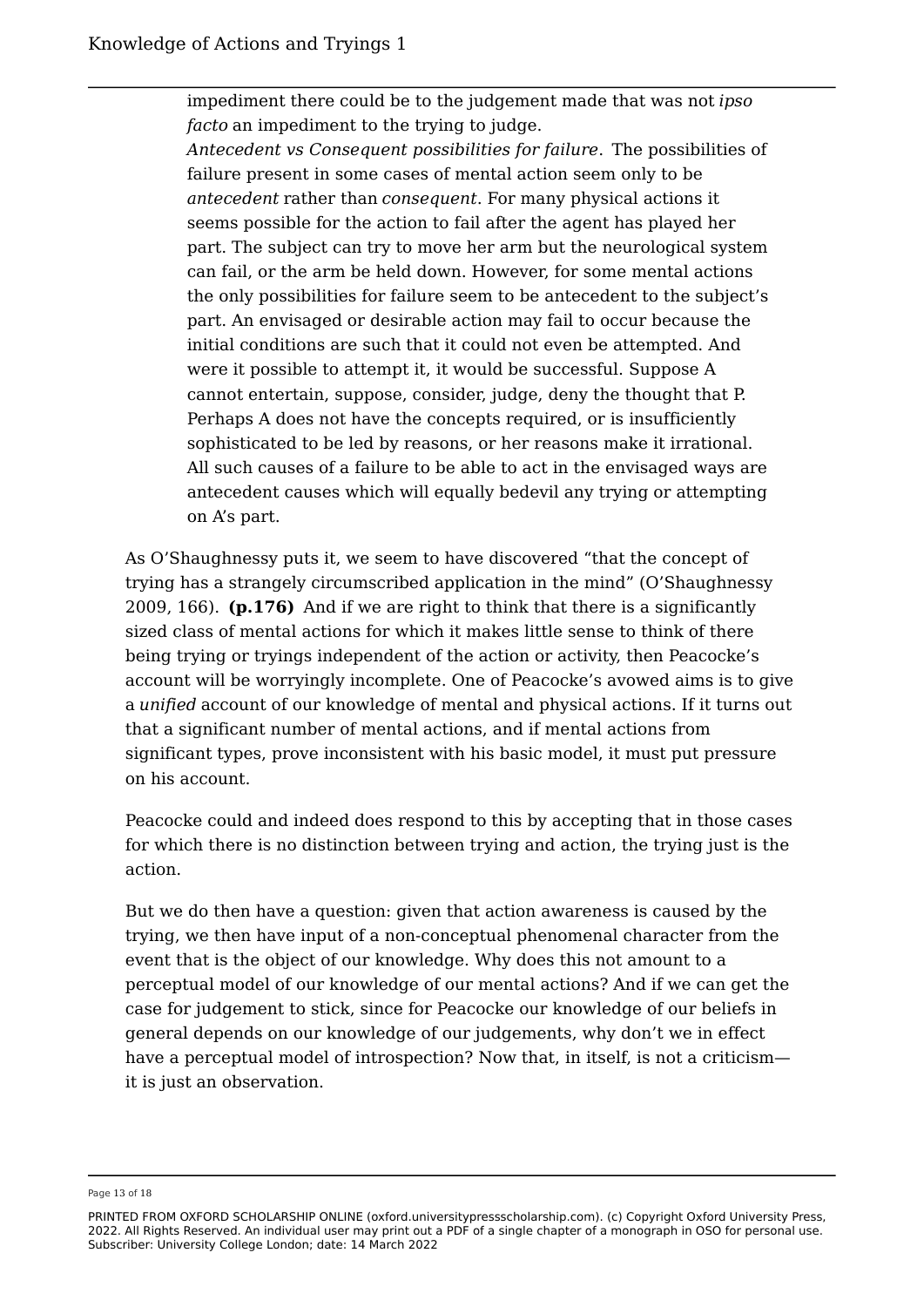#### 3.4 Apparent action awareness

Finally, I want to look at how we are to understand the nature of apparent action awareness—that which we take at face value when we know our actions particularly if we think of apparent action awareness as caused by tryings. Peacocke wants to leave open a disjunctivist approach to action awareness, and to what grounds a knowledge self-ascription. Thus, he wants to allow that apparent action awareness could come in two types, real and apparent, and that the explanation of why we know when we know be that we had factive awareness of the action.

First let me note that there is a slight inconsistency in the way that Peacocke uses 'apparent action awareness'. In introducing his account we saw that apparent action awareness is that which one takes at face value in knowing one's actions ("the distinctive way in which a subject comes to know of his own mental actions is by taking an apparent actions awareness at face value" (Peacocke [2009](https://oxford.universitypressscholarship.com/view/10.1093/acprof:oso/9780199590650.001.0001/acprof-9780199590650-chapter-8#acprof-9780199590650-bibItem-189), 193)) and saw that it allowed of two types: real and merely apparent. For example, he says "when an apparent action awareness that you are ϕ-ing stands in the right complex of relations to your ϕ-ing, the apparent action awareness is genuine action awareness" (Peacocke [2009](https://oxford.universitypressscholarship.com/view/10.1093/acprof:oso/9780199590650.001.0001/acprof-9780199590650-chapter-8#acprof-9780199590650-bibItem-189), 199). However, he also talks later of a distinction between real and apparent action awareness: "the real or apparent action awareness lies on a different causal pathway from the action itself (Peacocke [2009](https://oxford.universitypressscholarship.com/view/10.1093/acprof:oso/9780199590650.001.0001/acprof-9780199590650-chapter-8#acprof-9780199590650-bibItem-189), 204). We can take it that what is intended is the former use: apparent action is what we take at face value, it can be real or merely apparent, and whether it is real or merely apparent depends upon the relations in which it stands to one's acting, or not.

I want now to consider whether Peacocke can in fact leave open, as he wants to, the question as to whether real action awareness and apparent action awareness are distinct kinds. If they are allowed to be distinct kinds, then the account of our knowledge of **(p.177)** our actions would be available to the epistemologist who holds that the grounds of a *knowledgeable* belief cannot be such that they are available in both good and bad cases: cases in which the belief is true and cases in which it is false. If real action awareness and apparent action awareness are subjectively indistinguishable, but epistemologically distinct kinds, then a knowledgeable self-ascription based on real action awareness will be based on distinct grounds from the mistaken self-ascription based on merely apparent action awareness. I am not suggesting that Peacocke *needs* to adopt such an epistemology. However, he declares a desire that his account be compatible with such a 'McDowellian approach' (Peacocke [2009](https://oxford.universitypressscholarship.com/view/10.1093/acprof:oso/9780199590650.001.0001/acprof-9780199590650-chapter-8#acprof-9780199590650-bibItem-189), 199–200). Further, in being so compatible it would increase the marketability of his view of our knowledge of our actions.

The first stage in an objection to treating real action awareness as fundamentally different in kind from merely apparent action awareness comes from the thought: how can real action awareness and merely apparent action

Page 14 of 18

PRINTED FROM OXFORD SCHOLARSHIP ONLINE (oxford.universitypressscholarship.com). (c) Copyright Oxford University Press, 2022. All Rights Reserved. An individual user may print out a PDF of a single chapter of a monograph in OSO for personal use. Subscriber: University College London; date: 14 March 2022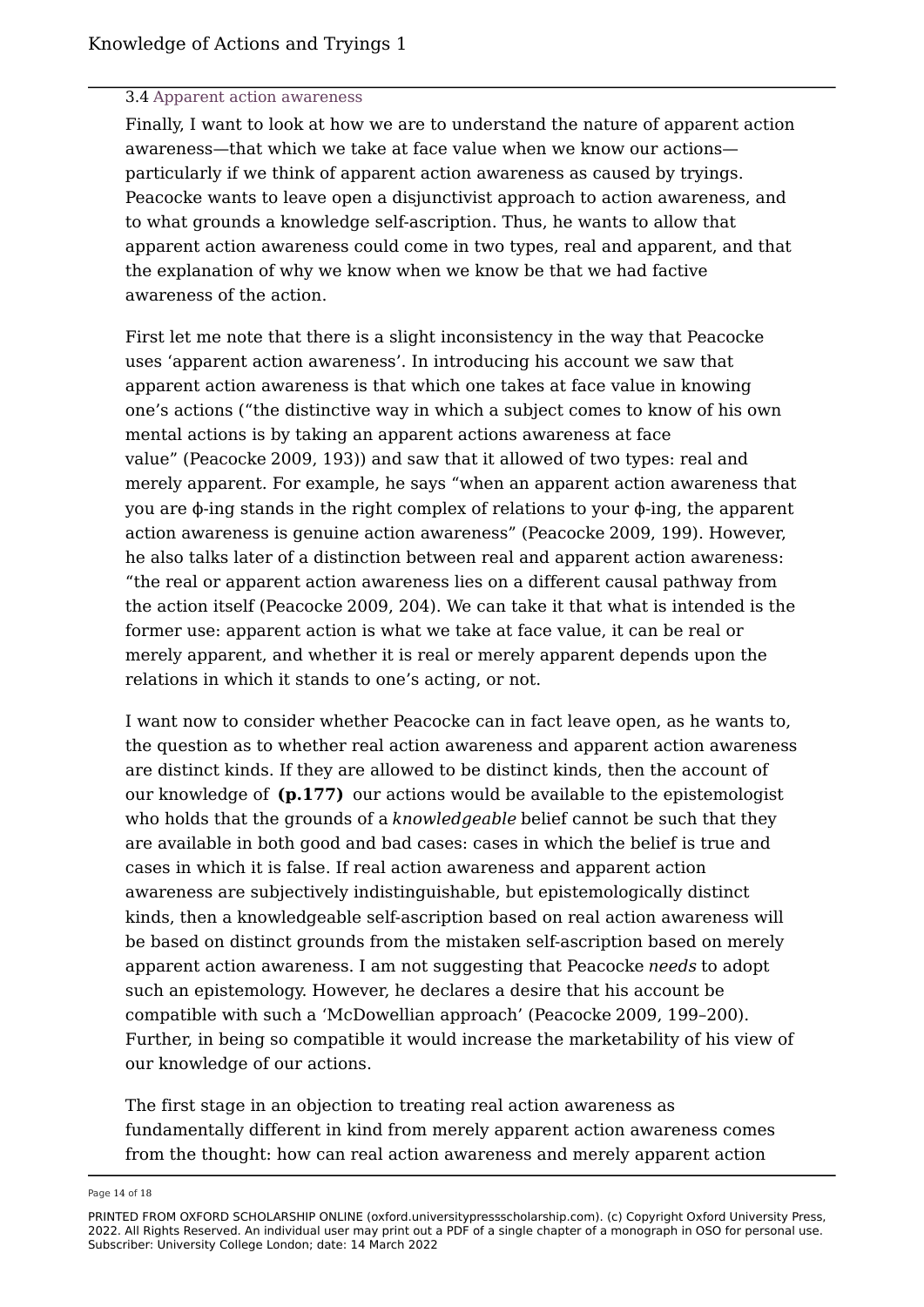awareness be distinct if they are both caused, as they are on Peacocke's account, by a trying which is of the same type of event in both the cases in which it is successful and which it is not? There may be a contrast here to the disjunctivist about perception who holds that the kind of awareness involved in real perception is distinct from that involved in merely apparent perception. In the case of the disjunctivist about perception, at least the distal *causes* of the distinct kinds of awareness are different, but in the case of the disjunctivist about apparent action awareness when such awareness may be understood as caused by tryings, the causes of the distinct kinds of action awareness (real and merely apparent) may be the same all down the line.<sup>[7](#page-17-4)</sup>

<span id="page-14-0"></span>One could easily keep a disjunction between real and merely apparent action awareness if one thought that the action itself, or whatever happens when the action fails, caused the action awareness. However, if tryings of the same type give rise to both, the task is harder. The obvious next possibility is to allow for the matching of distinct effects with distinct causes by leaving open the possibility of being a disjunctivist, not only about apparent action awareness, but about tryings also. The story would be that the successful trying (which gives rise to real action awareness that enables us to know that we are acting) is distinct in kind from the mere trying (which gives rise to merely apparent action awareness and is what make it seem that we are acting when we are not).

However, this move, while it responds to the problem about apparent action awareness coming in distinct types, leaves the explanation of our knowledge of our actions oddly positioned. We now have distinct types of trying, distinct types of action awareness, and finally distinct types of effect of the trying (an action, and no action) in the successful and unsuccessful cases.

The natural question to ask now is: given that the trying in the successful case is distinct from the trying in the unsuccessful case, is the *trying* in the successful case also **(p.178)** distinct from the *action* in the successful case? If it is distinct from and independent of the action, then it is puzzling why it is not also invoked to play an explanatory role in the unsuccessful case. When tryings are seen as operating across the successful and unsuccessful cases, explaining what is missing and what is left in the unsuccessful, it is clearer what function they might be thought to be playing. Postulating a trying which is common across the successful and failed action cases enables us to explain why it is that it can seem to one that one is acting, but failing to. But if they are not common across the cases they start to look quite redundant in the success case. Indeed they look slightly worse than redundant, they look costly—there is a standing problem for those who hold that we act by trying to act, to the effect that we thereby act twice, or that we are in some way displaced from our actions by the prior intermediate tryings. These costs may be necessary and got around—but if the trying is doing no obvious work, then it is a puzzle as to why one should try to accommodate them in the account. Of course, we do not have a problem if what

Page 15 of 18

PRINTED FROM OXFORD SCHOLARSHIP ONLINE (oxford.universitypressscholarship.com). (c) Copyright Oxford University Press, 2022. All Rights Reserved. An individual user may print out a PDF of a single chapter of a monograph in OSO for personal use. Subscriber: University College London; date: 14 March 2022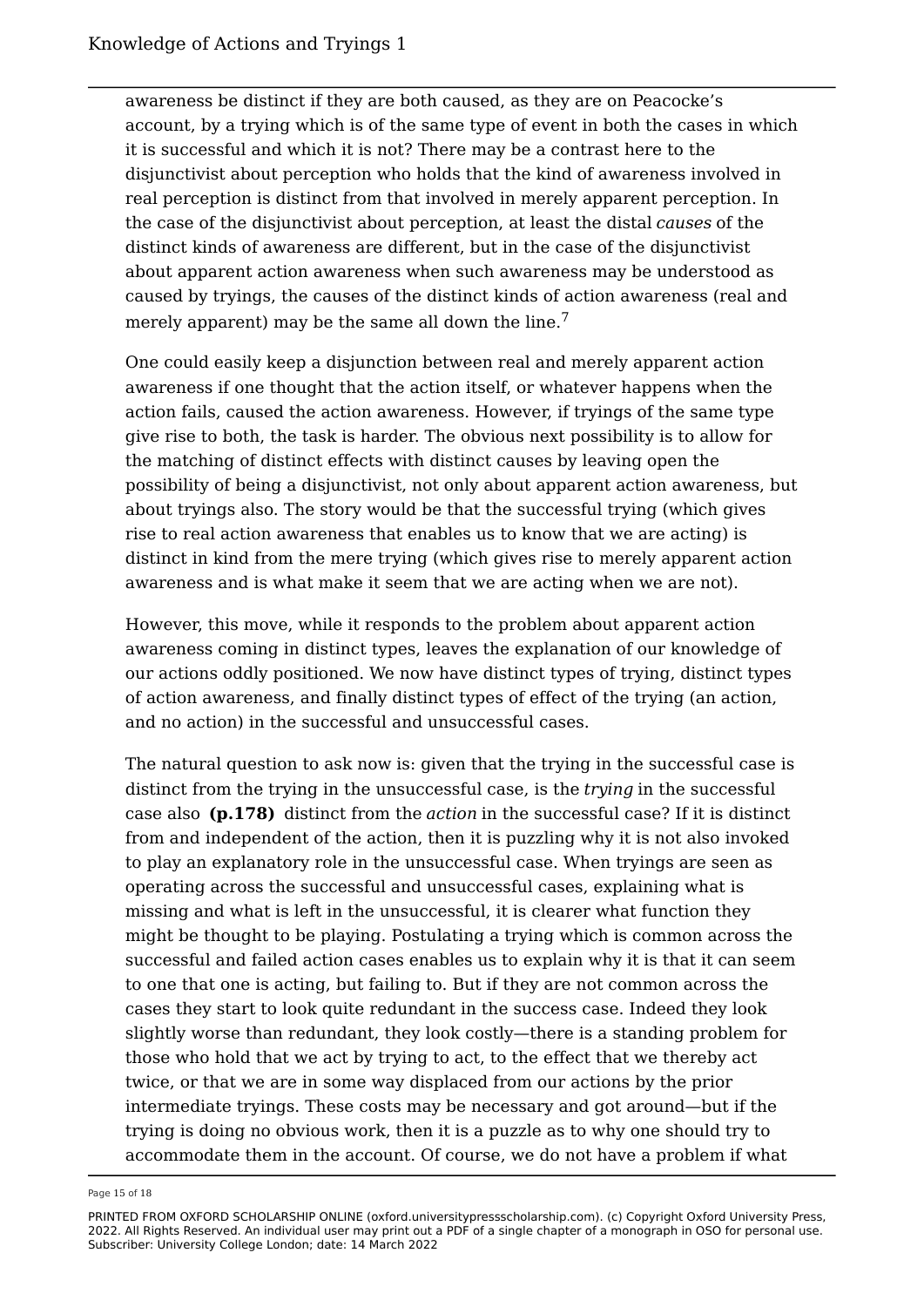we are calling the trying in the successful case *just is* the action. But if the trying just is the action, is not distinct from the action, then given that apparent action awareness is caused by the trying which *just is* the action, then we are really explaining our knowledge of our successful actions as based on action awareness caused by the action itself. And then it is not clear what useful role the appeal to tryings to explain our actions has played.

In fact, Peacocke himself seems to be committed to taking tryings to be common across the successful and unsuccessful cases. His explanation of the content of merely apparent action awareness—as apparent awareness of clenching one's first, say—is that it is caused by a trying, which causes the action—of clenching one's fist—when all is functionally normally:

What makes an apparent action awareness one of clenching one's fist, or raising one's arm, or judging or deciding some particular thing, is that when these and the subject's other mental states are properly connected to the world, they are caused by events (tryings) that cause a clenching of the fist, a raising of the arm, or a judging or deciding of some particular content. (Peacocke [2009](https://oxford.universitypressscholarship.com/view/10.1093/acprof:oso/9780199590650.001.0001/acprof-9780199590650-chapter-8#acprof-9780199590650-bibItem-189), 201)

This explanation requires the trying to be held fixed across the cases of normal and abnormal function: the trying that causes the apparent action awareness of clenching one's fist must be, when the subject is properly connected to the world, what causes the action of clenching one's fist. So apparent action awareness has the content it has by being caused by tryings that cause actions when things are connected up properly. If the tryings were not common across the cases in which they cause merely apparent action awareness, and cause a clenching of the fist etc, then this explanation of the content of apparent action awareness would not be available.

It seems that Peacocke is either going to have to give up this account of the way in which the content of apparent action awareness gets fixed, or give up neutrality with respect to the claim that there is a fundamental disjunction between real and merely apparent action awareness.

 **(p.179)** Let me conclude by noting two things. One, that if we are attracted by the view of tryings on which the successful trying *is just the action*—then tryings cannot play the explanatory role in our account of our knowledge of our actions that Peacocke would have them play. However, some kind of action awareness might still play that role.

Two, if tryings are to play a role in explaining our knowledge of our actions, it is hard to see how they are to do so unless something like Peacocke's account is right. However, if his account is right we must either give up the assumption that we can give a uniform explanation across mental and physical actions, or accept that in the case of those mental actions for which there is no distinction

Page 16 of 18

PRINTED FROM OXFORD SCHOLARSHIP ONLINE (oxford.universitypressscholarship.com). (c) Copyright Oxford University Press, 2022. All Rights Reserved. An individual user may print out a PDF of a single chapter of a monograph in OSO for personal use. Subscriber: University College London; date: 14 March 2022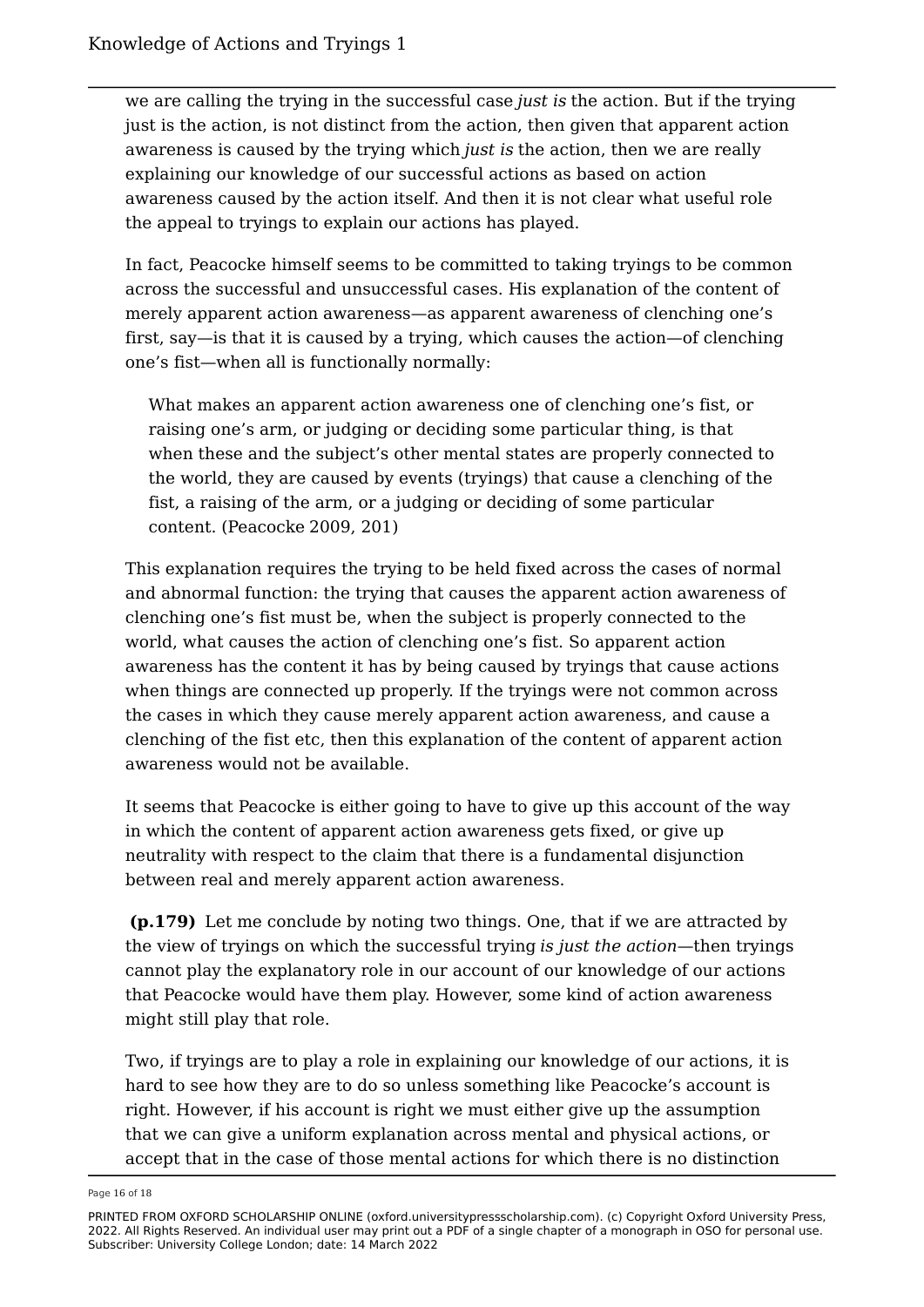between the trying and the action, we know the action in virtue of an action awareness *caused* by it. To accept that looks very much like accepting a perceptual account of our knowledge of some of our mental actions. If such awareness is not perceptual we need an explanation as to why it is not.

References

Bibliography references:

Crowther, T. 2010 "The Agential Profile of Perceptual Experience", *Proceedings of the Aristotelian Society* 101/2, 219–42.

Gibbons, J. 2009 "Reason in Action", in L. O'Brien and M. Soteriou 2009, 72–94.

Hornsby, J. 1980 *Actions*, London, Routledge & Kegan Paul.

O'Brien, L. and Soteriou, M. (eds.) 2009 *Mental Actions*, Oxford, Oxford University Press.

O'Shaughnessy, B. 1980 *The Will*, Cambridge, Cambridge University Press.

—— 2009 "Trying and Acting", in L. O'Brien and M. Soteriou 2009, 163–172.

Peacocke, C. 2003 "Action: Awareness, Ownership and Knowledge", in J. Roessler and N. Eilan, N. (eds.) *Agency and Self-Awareness: Issues in Philosophy and Psychology*, Oxford, Oxford University Press.

—— 2009 "Mental Action and Self-Awareness (II): Epistemology", in L. O'Brien and M. Soteriou 2009, 192–214.

# Notes:

( 1 ) Many thanks to Annalisa Coliva and Gianfranco Soldati for organizing and inspiring the ongoing Self-knowledge and Self project out of which this volume grew. I have learnt a tremendous amount from Annalisa and Gianfranco, as well as Dorit Bar-On, Akeel Bilgrami, John Campbell, Fabian Dorsch, Chris Peacocke, Jim Pryor, Carol Rovane, Paul Snowdon, Martine Nida-Ruemelin, Barry Smith, and Crispin Wright. This chapter was started a long time before it was finished; but before finishing it I ran a graduate class at UCL on 'Mental Actions'. Thanks are due to the terrific students who helped me to get clearer about these issues. Particular thanks also to Matt Soteriou for talk about these matters over a period, and also to Chris Peacocke for comments on this chapter.

<span id="page-16-0"></span> $(2)$  $(2)$  $(2)$  Who subscribes to the first model? Perhaps nobody accepts it in quite this simple form. However, theorists like J. Hornsby ([1980](https://oxford.universitypressscholarship.com/view/10.1093/acprof:oso/9780199590650.001.0001/acprof-9780199590650-chapter-8#acprof-9780199590650-bibItem-184)) and B. O'Shaughnessy ([1980\)](https://oxford.universitypressscholarship.com/view/10.1093/acprof:oso/9780199590650.001.0001/acprof-9780199590650-chapter-8#acprof-9780199590650-bibItem-186) who appeal to tryings are committed to something like it. In particular, both need to hold that our knowledge that we acted is dependent on our knowledge that we tried. Given that O'Shaughnessy has a metaphysical view on

Page 17 of 18

PRINTED FROM OXFORD SCHOLARSHIP ONLINE (oxford.universitypressscholarship.com). (c) Copyright Oxford University Press, 2022. All Rights Reserved. An individual user may print out a PDF of a single chapter of a monograph in OSO for personal use. Subscriber: University College London; date: 14 March 2022